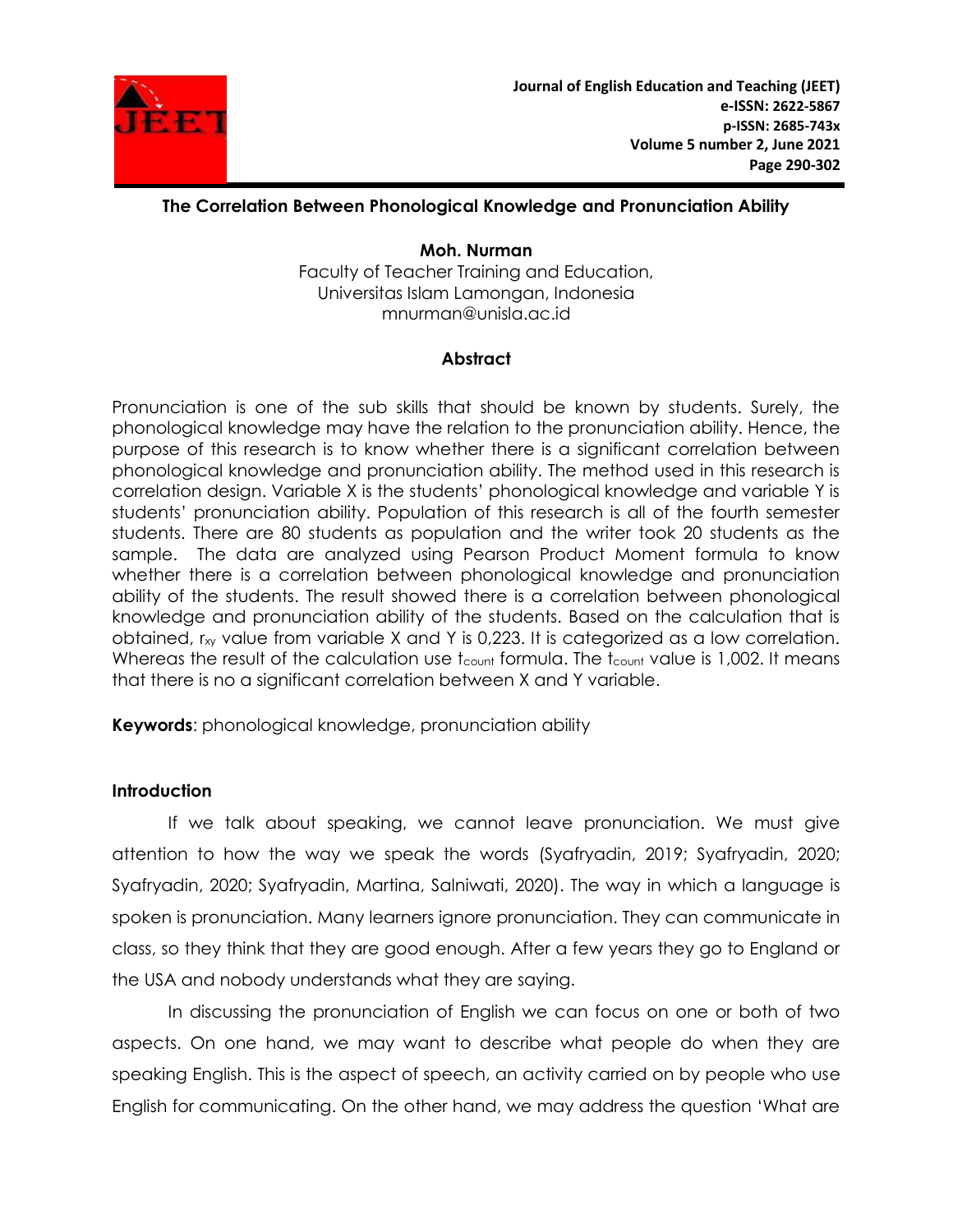the characteristics of English words and sentences that are realized in speech?" According to Kreidler (2004), speech is not the same as language. More important, speech is an activity which is carried on in numerous events; language is knowledge, a code which is known and shared by people who use their knowledge for transmitting and interpreting messages in these events.

If we learn about pronunciation, we cannot be separated from phonological knowledge. Phonological knowledge is refers to those aspects of production and properties of the sound system that are specific to a particular language. In other words, phonological knowledge consist two aspects; phonetics study and phonology study. Phonetics deals with speech in its purely physical aspects the way sounds are articulated by the speaker, the acoustic properties of sound waves, and the effects that these have on the ear of the hearer (and on the ear of the speaker, for that matter). Phonology is concerned with the way speech sounds are organized into a system, the sound system of a specific language. Phonology is concerned with describing pronunciations but, more than that, with accounting for what is relevant in pronunciations, what makes it possible to communicate, what makes one utterance different from another (Kreidler, 2004). On the other hand, the writer will give the specific meaning from them. Phonology is essentially the description of the systems and patterns of speech sounds in a language. Phonetics is the study speech sounds and their production.

Pronunciation, phonology, and phonetics (linguistic study) have a relation to each other. Although all of them have a relation to each other, the writer does not refute that there are differences between quality of the person to the pronunciation and phonological knowledge. People with good pronunciation not always have a good mastery in phonological knowledge. Vice versa, people with a good mastery in phonological knowledge not always good in pronunciation.

Pronunciation refers to the phonology of the language or the meaningful perception and production of the sounds of that language and how they impact on the listener (Burns and Claire, 2003). According to Yates and Zielinski (2009:11) Pronunciation refers to how we produce the sounds that we use to make meaning when we speak. It includes the particular consonants and vowels of a language (segments), aspects of speech beyond the level of the individual segments, such as

291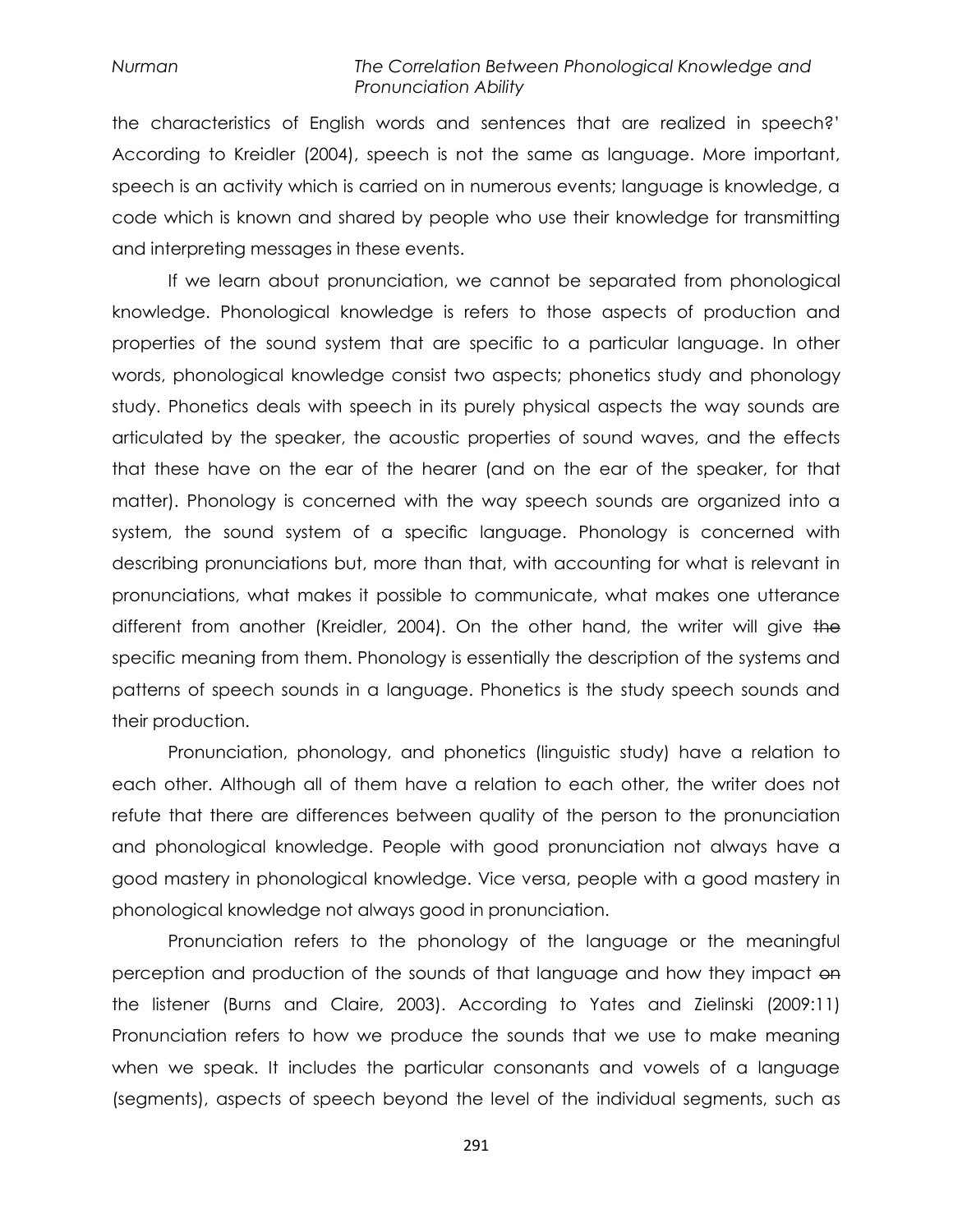stress, timing, rhythm, intonation, phrasing, (suprasegmental aspects), and how the voice is projected (voice quality).

Pronunciation is important because it does not matter how good a learner"s vocabulary or grammar is if no one can understand them when they speak! And to be understood, a learner needs a practical mastery of the sounds, rhythms and cadences of English and how they fit together in connected speech. Learners with good pronunciation will be understood even if they make errors in other areas, while those with unintelligible pronunciation will remain unintelligible, even if they have expressed themselves using an extensive vocabulary and perfect grammar.

Many studies about the correlation about pronunciation ability and other aspects, but the they do not focus on pronunciation knowledge and ability. They just emphasized on pronunciation and speaking skill. They just found there was correlation between pronunciation and speaking skill. (Sihombing, 2014; Mujirah, 2016; Tussa"dah, 2018; Rosidah, 2020).

As English increasingly becomes the language used for international communication, it is vital that speakers of English, whether they are native or non-native speakers, are able to exchange meaning effectively. In fact, in recent discussions of English-language teaching, the unrealistic idea that learners should sound and speak like native speakers is fast disappearing. It is more important that speakers of English can achieve:

- 1) Intelligibility (the speaker produces sound patterns that are recognizable as English).
- 2) Comprehensibility (the listener is able to understand the meaning of what is said).
- 3) Interpretability (the listener is able to understand the purpose of what is said). (Burns and Claire, 2003:5)

### **The Features of English Pronunciation**

According to Burns & Claire (2003), pronunciation involves features at the segmental (micro level) and the supra-segmental (macro) level. The various features that make up the production of sounds in English are illustrated in figure below: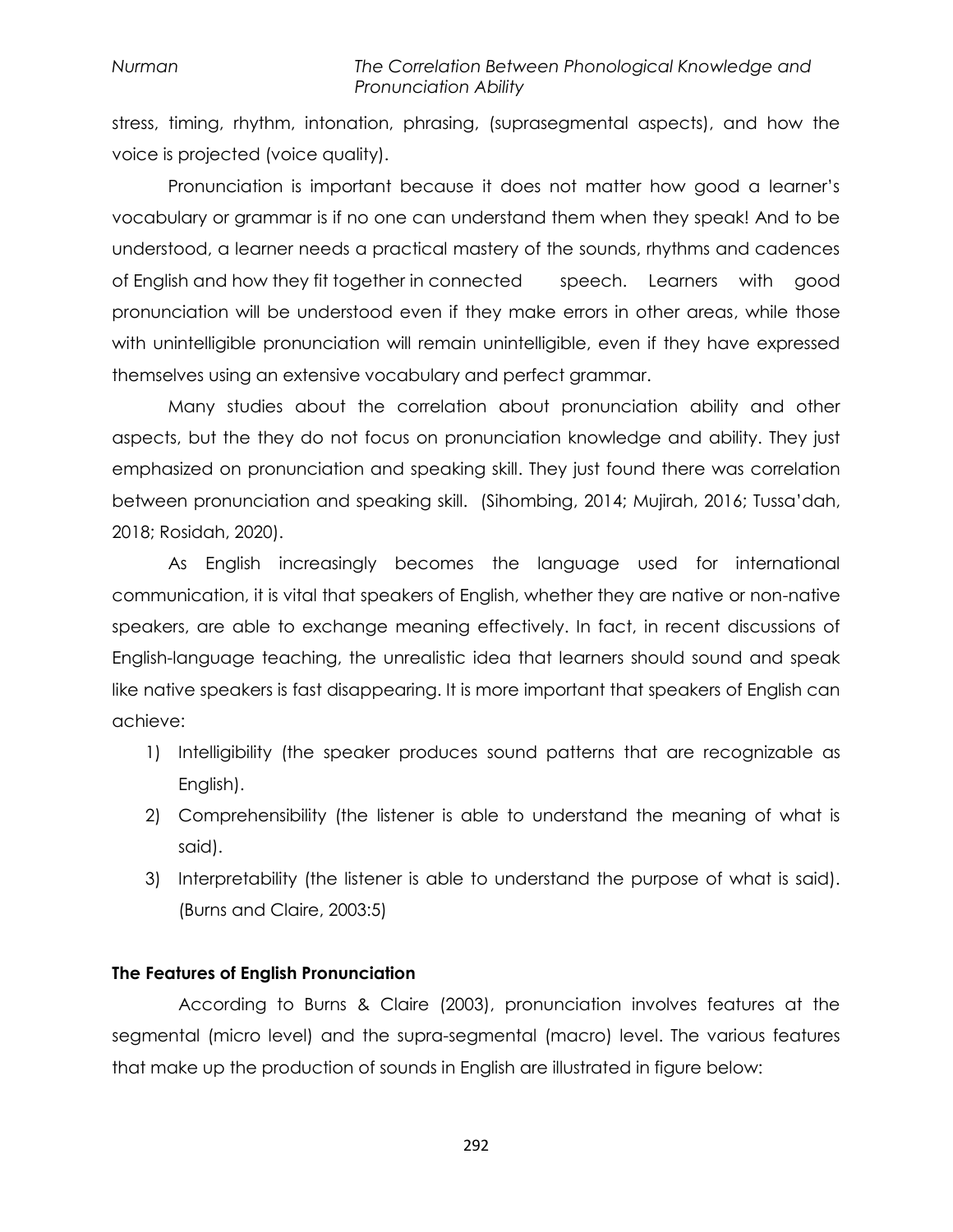As the diagram above illustrates, pronunciation involves features; the segmental (micro) level and the suprasegmental (macro) level.

## **1) Segmental features**

Segmental features relate to sounds at the micro level. They include specific sounds within words (for example, /l/ as in lamp, /r/ as in ramp, /a/ as in hat).

- a. The sound systems of consonants, vowels or their combinations are called *phonemes*. For example /f/ and /v/ are two different phonemes, because *fine* and *vine* has a different meaning. The basic phonemes of English are listed in the consonant and vowel charts.
- b. **Consonant sounds** are made by restricting or blocking the air flow in some physical way, and this restriction, or the release of restriction, is what gives the consonants its characteristic sound. (Underhill, 2005:29). According to this definition, English has twenty four consonants.
- **c.** If the glottis is narrow, i.e. if the vocal folds are together, the airstream forces its way through and causes the vocal folds to vibrate. Sounds produced in this way are called **voiced**. If glottis is open, i.e. if the vocal folds are apart, the air passes without causing the vocal folds to vibrate. Sounds produced in this way are called **voiceless.**
- d. In the production of the **vowel sounds,** the vocal tract is open so that there is no obstruction to the air flow escaping over the tongue. According to Underhill (2005:5), the characteristic sound of a vowel depends on the shape and size of the resonant space in the mouth. This is determined by:
	- The horizontal tongue position (front-center-back)
	- The vertical tongue position (high-mid-low)
	- The lip position (rounded-neutral-spread)

And there is a fourth characteristic of vowels which are not dependent on tongue or lip position:

• The typical length or duration of the vowel (long-short)

Vowel sounds in English is classifying in 2 types: simple vowels & diphthongs. According to Underhill (2005:5), Diphthongs are the result of a glide from one vowel to another within a single syllable. A diphthong as one phoneme not two, and therefore as one syllable not two, so each diphthong occupies a single box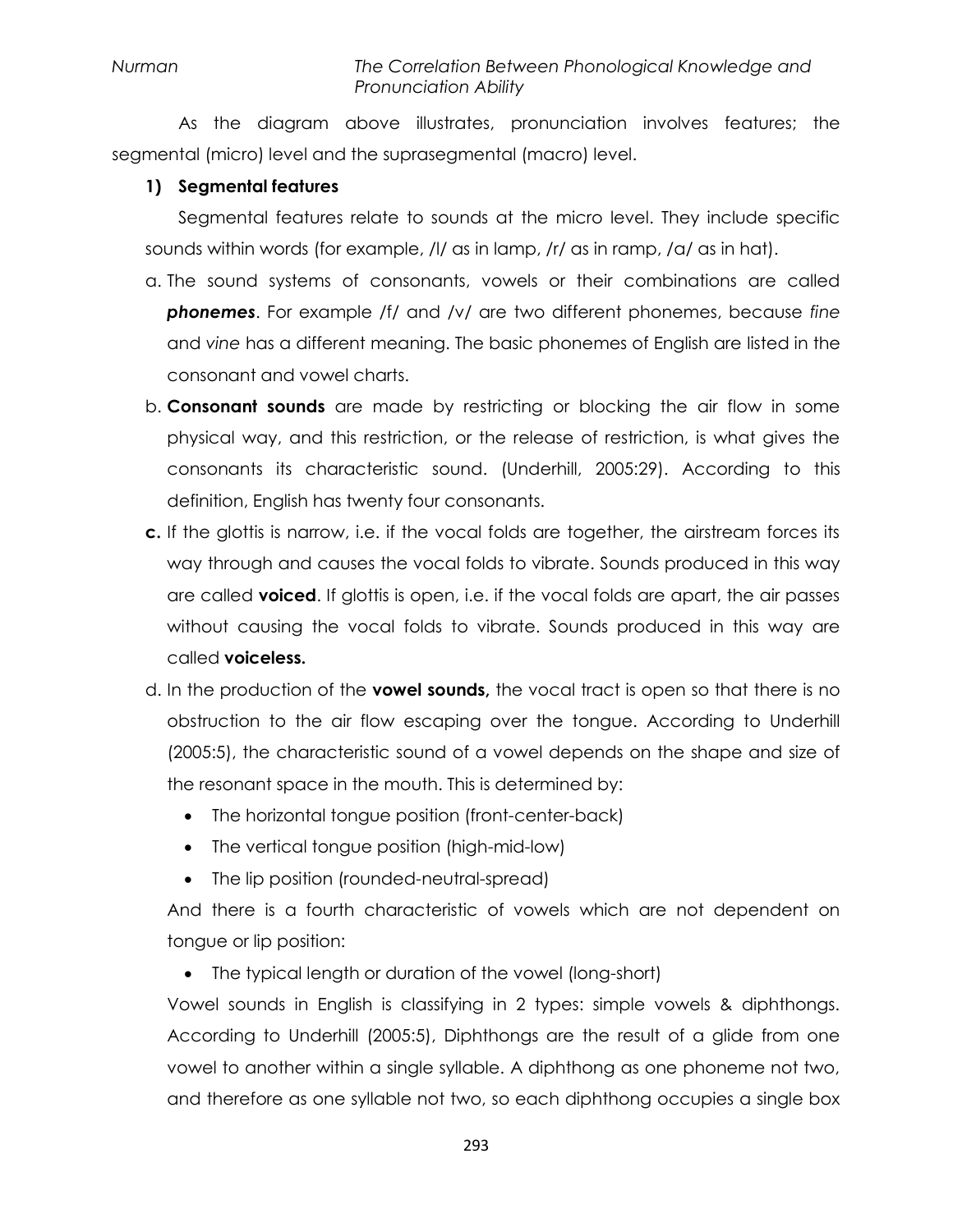on the chart. For example the word *say* /sei/ is one diphthong and one syllable. There are 12 simple vowels and 8 diphthongs in English.

## **2) Suprasegmental Features**

Suprasegmental features relate to sounds at the macro level. Advances in research have developed descriptions of the suprasegmental features of speech extending across whole stretches of language (prosody).

- a. **Linking** refers to the way the last sound of one word is joined to the first sound of the next word. To produce connected speech, we run words together to link consonant to vowel, consonant to consonant, and vowel to vowel. We also shorten some sounds and leave others out altogether (Gilakjani, 2012).
- b. **Intonation** means when, why and how a speaker chooses to raise or lower or sustain the pitch of her or his voice at particular points while speaking. These choices are as much a part of the grammatical system of the language as, say, using the correct auxiliary verb, or remembering when and where to place the person markers (I, you, he/she ...) which tell us who is carrying out an action; who or what is acted upon (Birjandi, 2005).
- c. The word **stress** means "loudness." Stress is a term that we apply to words in isolation which have more than one syllable. It refers to the property that certain syllables carry which makes them stand out from the rest of the word. It seems certain that stressed syllables are made with more effort than unstressed ones; the muscles in the lungs seem to expel air more aggressively than for unstressed syllables (Birjandi, 2005).
- d. The sounds that result from one chest pulse form a **syllable**. In its minimal form, a syllable consists of a vowel. In addition to the vowel a syllable may consist of one or more consonants that appear on either or both sides of the vowel. Many of the most famous languages of the world, including English, are, however, alphabetic in the sense that they represent both their vowels and consonants in the form of letters in their orthography. In such languages, words are composed of one or more syllables (Birjandi, 2005).

## **Phonological Knowledge**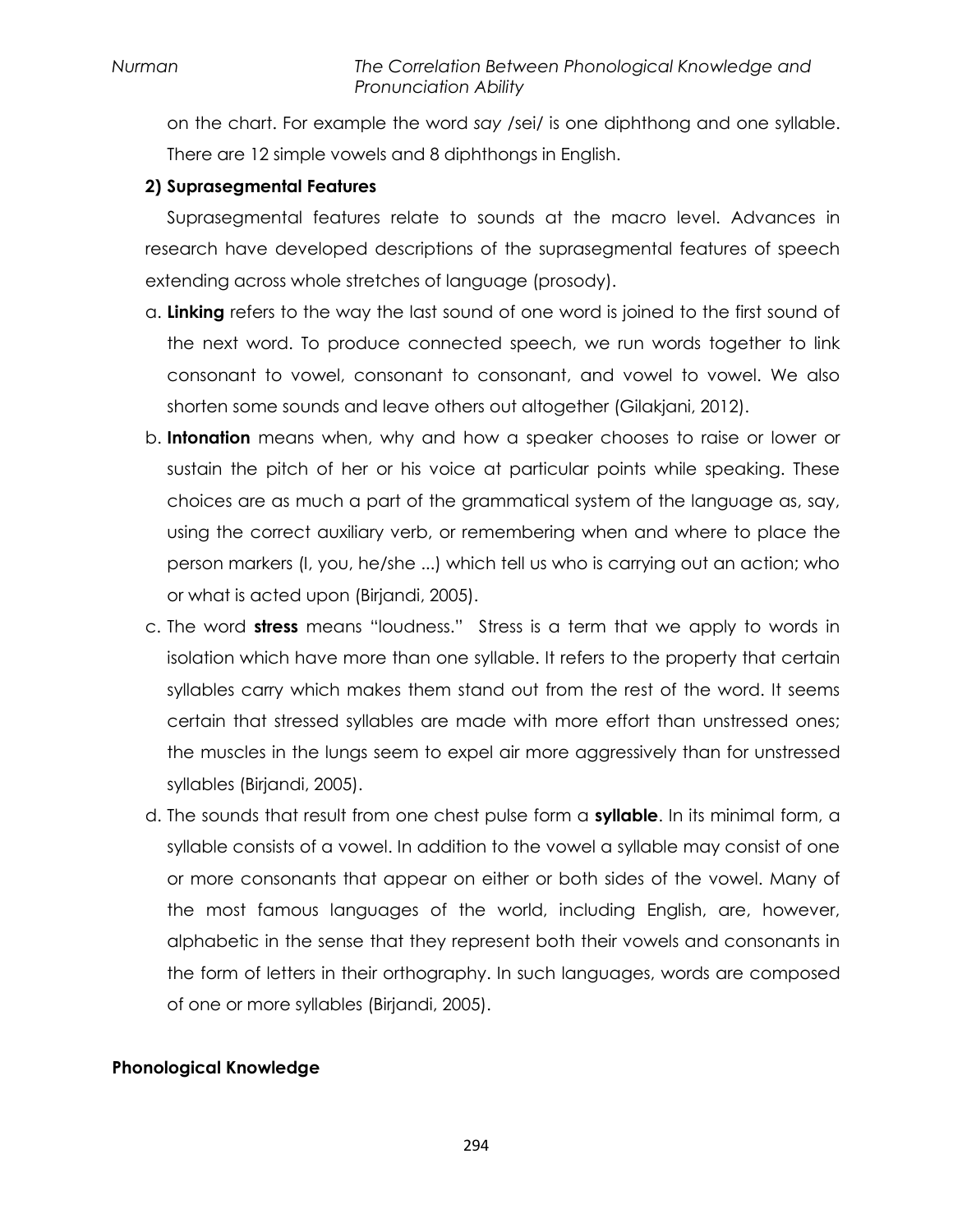Phonological Knowledge refers to those aspects of production and properties of the sound system that are specific to a particular language (Gierut, 1986). On the other word, phonological knowledge is related to phonetics and phonology study. Because phonetics deals with how speech sounds are produced while phonology deals with the systems and patterns of speech sounds in a language. So phonetics and phonology cannot be separated. In this chapter the writer will describe about the differences between phonetic and phonology study.

According to Yule (2010), Phonology is essentially the description of the systems and patterns of speech sounds in a language. Phonology is concerned with the abstract or mental aspect of the sounds in language rather than with the actual physical articulation of speech sounds.

Phonetics is the systematic study of the sounds of speech, which is physical and directly observable. Phonetics is sometimes seen as not properly linguistic, because it is outward, physical manifestation of the main object of linguistic research, which is language (not speech) and language is abstract. (Ogden, 2009). In addition, speech is produced by the controlled movement of air through the throat, mouth and nose (more technically known as the vocal tract). It can be studied in a number of different ways: (a). articulatory Phonetics, how speech sounds are made in the body.(b). Acoustic Phonetics the physical properties of the sounds that are made. (c). perception what happens to the speech signal once the sound wave reaches the listener"s ear.

#### **1. Minimal Pairs and Sets**

Two words had a contrast in one phoneme occurring in the same position are described as **Minimal Pairs**. For example in the words *there* /θeǝ(r)/ and *where*  $/$ weǝ(r) $/$ .

A group of words can be differentiated by changing one phoneme in the same position is described as **Minimal Sets**. For example in the words *feat, fit, fat, fate*.

### **2. Place of Articulation**

295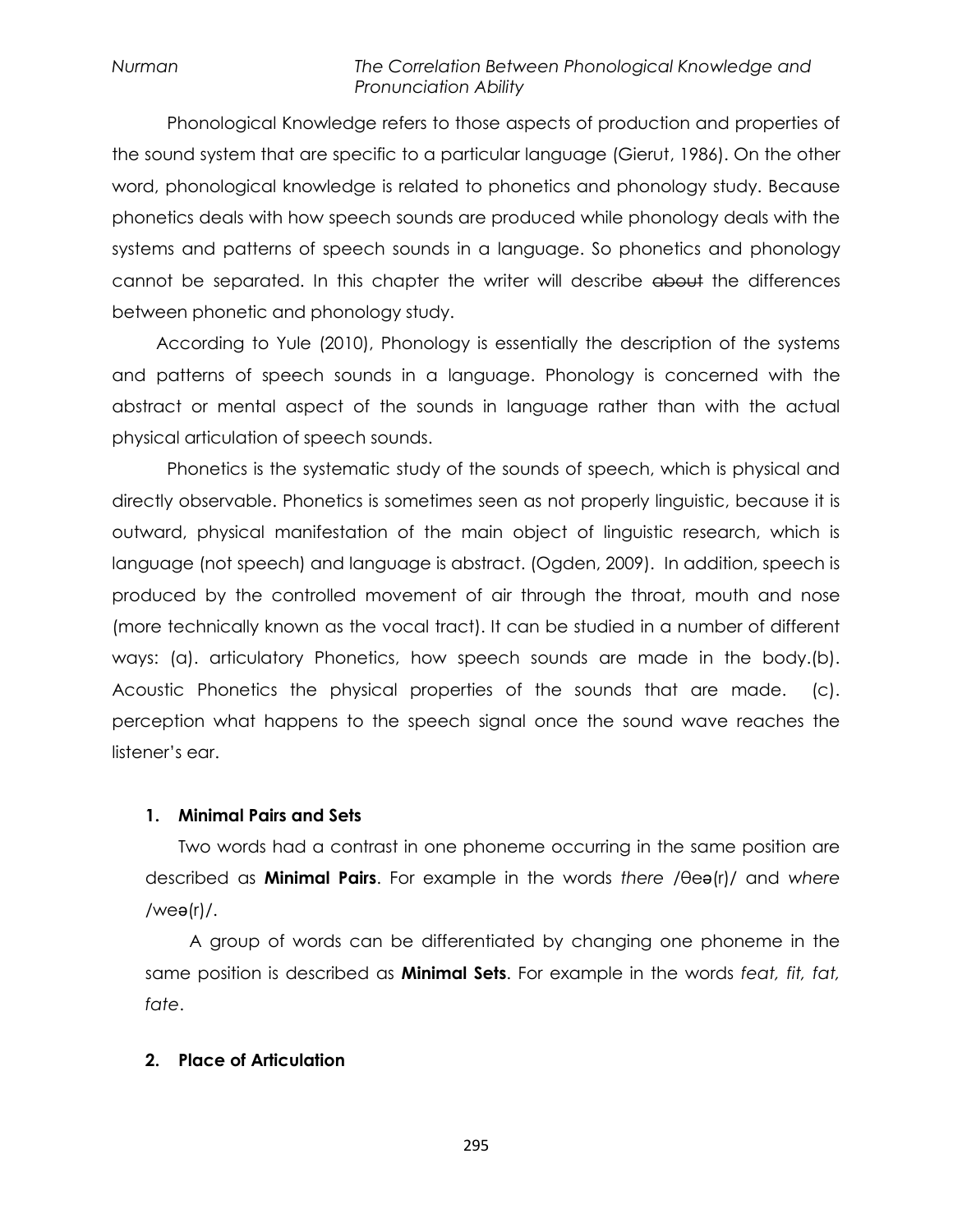The vocal tract contains some discrete physical landmarks which are used primarily in producing and describing consonants. In describing the place of articulation, we are describing where in the vocal tract a sound is made.

Articulators are the parts of the oral tract are used in producing speech sounds. Most places of articulation are described by reference to the passive articulator:

## **a. Bilabials**

Bilabial sounds are sounds made at the lips. They are represented by the symbols [p], which is voiceless, and [b], [m] and [w], which are voiced.

## **b. Labiodentals**

These are sounds formed with the upper teeth and the lower lip. They are represented by the symbols [f], which is voiceless, and [v], which is voiced.

## **c. Dentals**

These sounds are formed with the tongue tip behind the upper front teeth. The symbol used for this sound is [θ], which is voiceless. The voiced dental is represented by the symbol [ð].

## **d. Alveolars**

There are sounds formed with the front part of the tongue on the alveolar ridge, which is the rough, bony ridge immediately behind and above the upper teeth. The symbol for these sounds are easy to remember, [t], [d], [s], [z], [n], [l], and [r]. Of these, [t] and [s] are voiceless whereas [d], [z], [n], [l], and [r] are voiced.

## **e. Palatals**

Palatal sounds are made with the tongue body, the massive part of the middle of the tongue, raised up-to the hard palate, or the roof of the mouth. Palatals sounds are produced with the tongue and the palate. The *sh* sound is represented as [ʃ] and the *ch* sound is represented as [tʃ], which are voiceless palatal sounds. The voiced palatal sounds are represented with symbol [ʒ], [dʒ],  $[|]$ .

### **f. Velars**

Sounds produced with the back of the tongue against the velum are called velars. There is a voiceless velar sound, represented by the symbol [k]. The voiced velar sounds are represented by [g] and [ŋ].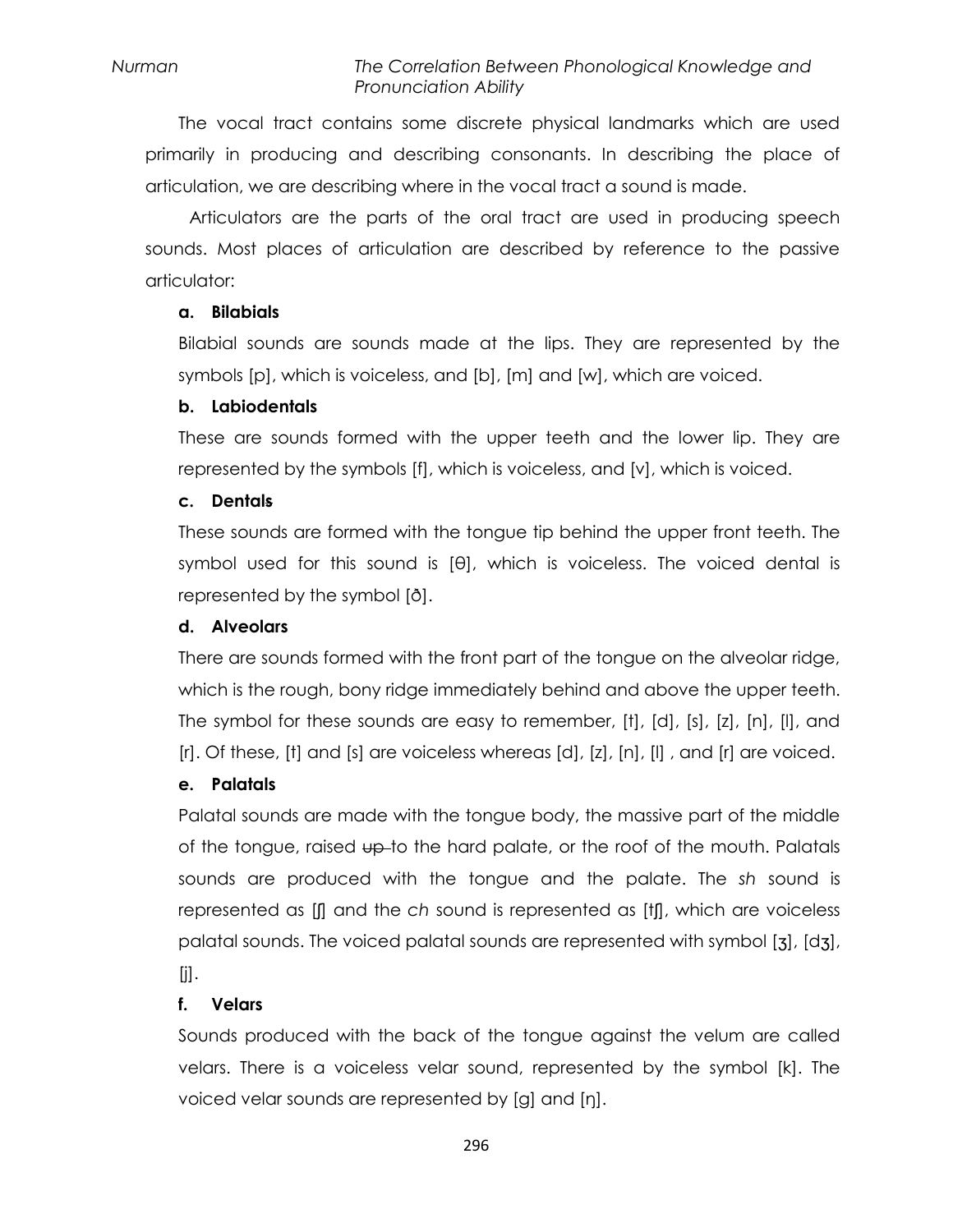# **g. Glottals**

There is one sound that is produced without the active use of the tongue and other parts of the mouth. The symbol for this sound is [h], which is voiceless sound. (Yule, 2010)

# **3. Manner of Articulation**

Manner of articulation is a type or degree of closure of the speech organs. There are six different manners of articulation. These manners as follows:

# **a. Stops/Plosives**

The sounds [p], [b], [t], [d], [k], and [g] are all produced by some form "stopping" of the airstream (very briefly) then letting it go abruptly. This type of consonant sound, resulting from a blocking or stopping effect on the airstream, is called a **stop** or **plosive**.

# **b. Fricatives**

The manner of articulation used in producing the set of sounds [f], [v], [θ], [ð], [s], [z], [f], and [3] involves almost blocking the airstream and having the air push through the very narrow opening. As the air is pushed through, a type of friction is produced and the resulting sounds are called **fricatives**.

# **c. Affricates**

If you combine a brief stopping of the airstream with an obstructed release which causes some friction, you will be able to produce the sounds [t] and [dʒ] these are called **affricates**.

## **d. Nasals**

When the velum is lowered and the airstream is allowed to flow out through the nose to produce [m], [n], and [ŋ], the sounds are described as **nasals**.

## **e. Liquids**

The [l] sound is called a **lateral liquid** and is formed by letting the airstream flow around the sides of the tongue as the tip of the tongue makes contact with the middle of the alveolar ridge. The [r] sound is formed with the tongue tip raised and curled back near the alveolar ridge.

## **f. Glides**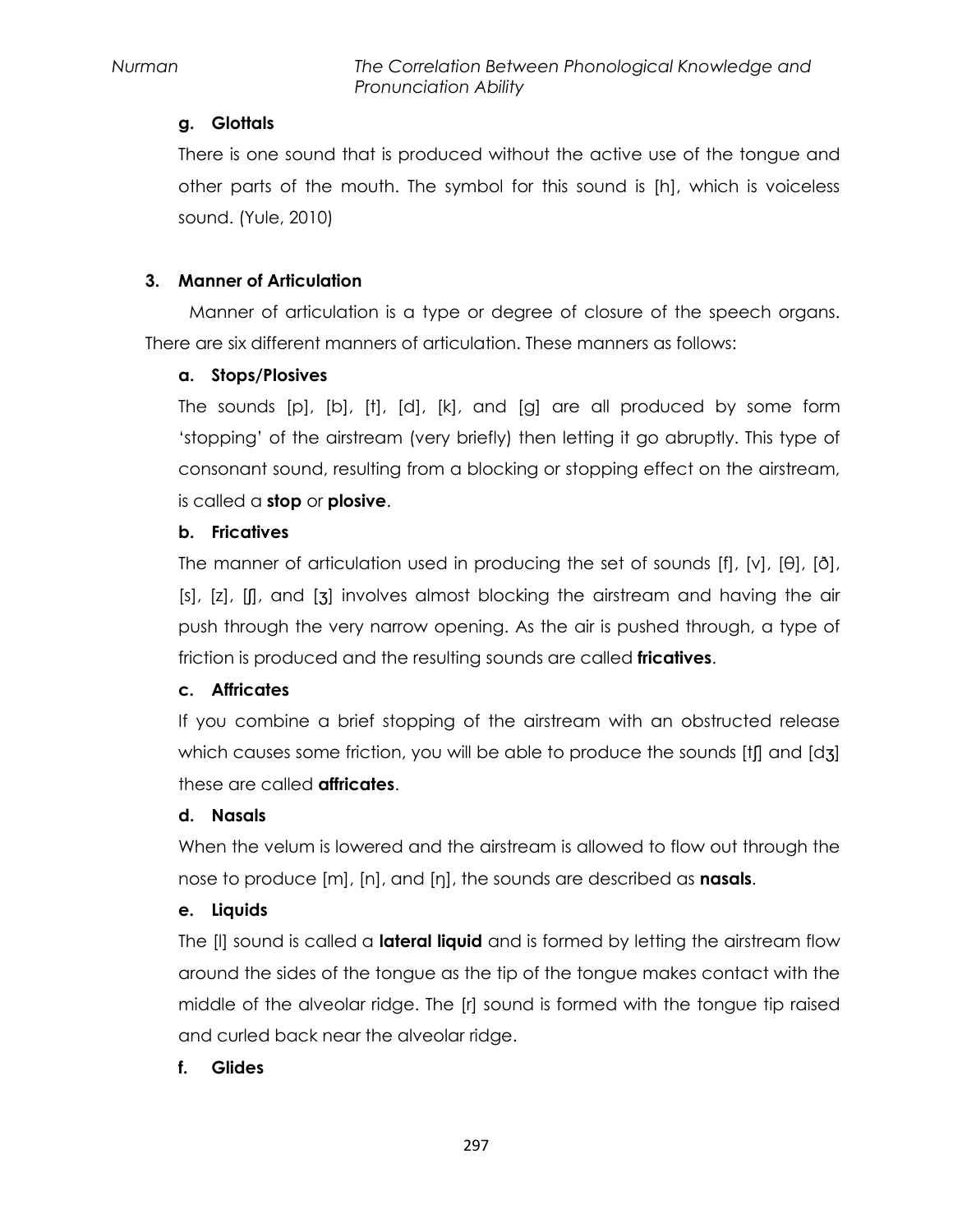The sounds [w], [j], and [h] are described as **glides**. These sounds are typically produced with the tongue in motion (or gliding) to or from the position of a vowel and are sometimes called semi-vowels or approximants. (Yule, 2010:35- 37)

|                   | <b>Bilabial</b> |      | Labio-<br>dental |      | <b>Dental</b> |      | <b>Alveolar</b> |      | Palatal |         | Velar |      | <b>Glottal</b> |      |
|-------------------|-----------------|------|------------------|------|---------------|------|-----------------|------|---------|---------|-------|------|----------------|------|
|                   | -V              | $+V$ | -V               | $+V$ | -V            | $+V$ | -V              | $+V$ | -V      | $+\vee$ | -V    | $+V$ | -V             | $+V$ |
| <b>Stops</b>      | Ρ               | b    |                  |      |               |      |                 | d    |         |         | k     | g    |                |      |
| <b>Fricatives</b> |                 |      | F                | ν    | θ             | ð    | S               | Z    |         | 3       |       |      |                |      |
| <b>Affricates</b> |                 |      |                  |      |               |      |                 |      |         | dz      |       |      |                |      |
| <b>Nasals</b>     |                 | m    |                  |      |               |      |                 | n    |         |         |       | ŋ    |                |      |
| Liquids           |                 |      |                  |      |               |      |                 | l, r |         |         |       |      |                |      |
| <b>Glides</b>     |                 | W    |                  |      |               |      |                 |      |         |         |       |      | h              |      |

**Table 1 Consonant Sounds**

Source (Yule, 2010:34)

Phonological Knowledge and Pronunciation Ability cannot be separated, because both of them relate each other. Phonological knowledge is refers to those aspects of production and properties of the sound system that are specific to a particular language. So it can affect the quality of students" pronunciation ability. Without learn about phonological knowledge, the students cannot pronounce the word based on the phonetic rule. The students maybe can speak English with their friends or teacher so they think that they are good enough in speak English. But after a few years they go to England or the USA and nobody understands what they are saying if they don"t learn about phonological knowledge.

### **Research Methodology**

This research is categorized as quantitative research. According to Creswell, (2014), Ary, Jacobs, & Sorensen (2010), and Fraenkel & Hyun (2012) state that quantitative research is a research that examine the theory and test the hypothesis. Since the data of this research is numeral and use statistic to analyzed the data. Based on the problems and the objectives of this research, the design of the research is correlation design. This research uses this design because the purpose of this research is to identify the relationship between phonological knowledge and pronunciation ability and the strength of the relation. Population of this research is the fourth semester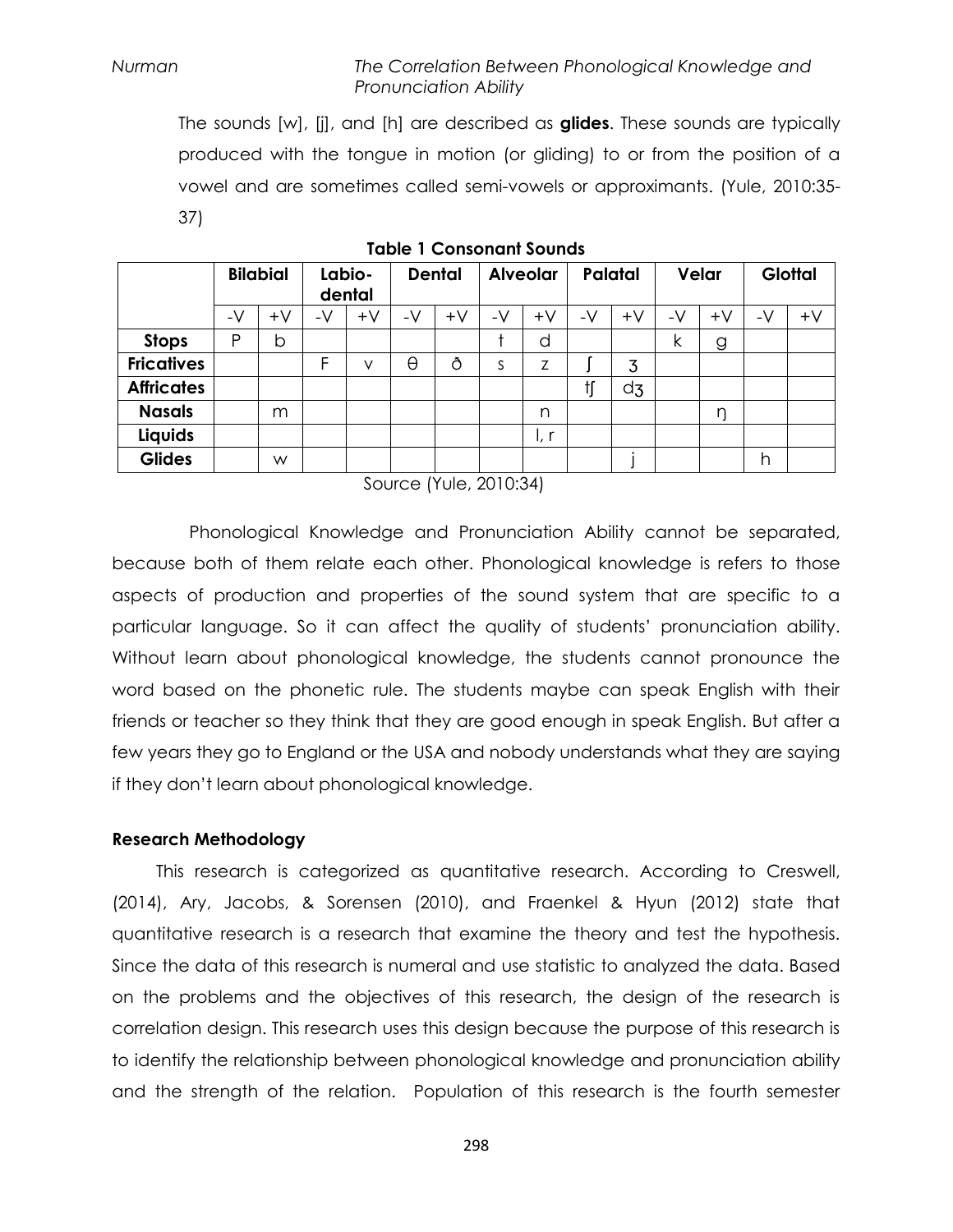students of English Department of Lamongan Islamic University in academic year 2019/2020. There are 51 students as the population. The writer takes 20 students as the sample. This sample is taken by random sampling technique. The data of this research were analyzed by using SPSS 25 software program.

### **Finding and Discussion Finding**

The writer used test as the instrument of the research to collect the data that was followed by 20 respondents of the 4<sup>th</sup> semester students of English Department of UNISLA. Each student had 2 scores; phonological knowledge and pronunciation ability scores. The writer can obtain the information that the lowest score in phonological knowledge test was 43 and the highest score was 67. The result of the phonological knowledge test was as the variable X. Meanwhile, the writer can obtain the information that the lowest score in pronunciation ability test was 44 and the highest score was 69. The result of the pronunciation ability test was as the variable Y.

After the data had been collected, the writer used statistic calculation of Pearson Product Moment Formula to analyze whether there was a correlation between phonological knowledge and pronunciation ability. The following table show the calculation result based on the theory.  $_{xy}$ ) used Pearson Product Formula.  $r_{xy} = 0.223$ . That was the result of the calculation from the data derived from variable X and Y. The correlation of Pearson Product Moment was signed by  $r_{xy}$  with the provisions of the  $r_{xy}$ value not more than 1 (-1  $\leq$  r  $\geq$   $\pm$  1). If  $r_{xy}$ value = -1 it means that the correlation was perfect negative, if the  $r_{xy} = 0$  it means that there was no correlation, while if the  $r_{xy} = 1$  it means that the correlation was very strong.

From the table above, the writer can conclude that the correlation of variable X and Y was classified on low correlation because rxy value of the correlation was 0,223. After the writer had known the level of the correlation, the writer conducted test of significance using t<sub>count</sub> formula to know whether there was a significant correlation between variable X and Y.  $t_{\text{count}} = 1,002$ 

The result of the significance test of the correlation was 1,002. In determining whether there was any significant correlation between variable X and Y, the writer used the following test rule:

299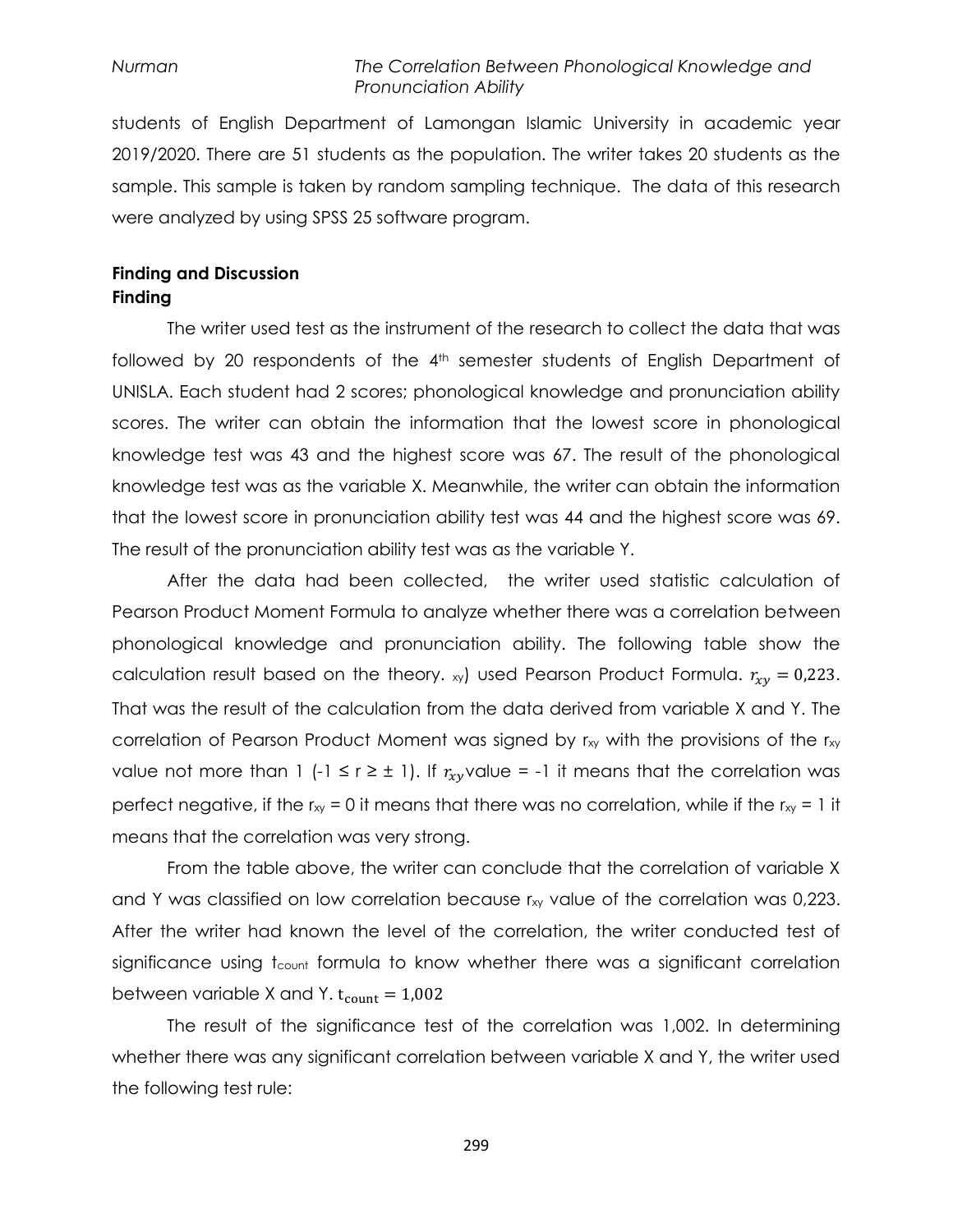- If  $t_{\text{count}} \geq t_{\text{table}}$  so Ha is acceptable, it means that there is a significant correlation between variable X and Y.
	- $t_{\text{count}} \leq t_{\text{table}}$  so Ho is acceptable, it means that there is no  $\alpha$  significant correlation between variable X and Y.

Based on the rule above, the writer proposed the Hypothesis Alternative (Ha) and Hypothesis Null (Ho) as follows:

- Ha : there is a significant correlation between phonological knowledge and pronunciation ability of fourth semester students of English Department of UNISLA in the Academic Year 2019/2020.
- Ho : there is no a significant correlation between phonological knowledge and pronunciation ability of fourth semester students of English Department of UNISLA in the Academic Year 2019/2020

Based on the t<sub>count</sub> formula  $a = 0.05$  and  $n = 20$  so the writer conducted test of two parties. Dk =  $n - 2 = 20 - 2 = 18$  so the writer obtained the  $t_{\text{table}} = 1,002$ .,  $t_{\text{count}} \leq t_{\text{table}}$  $(1,002 \le 2,101)$ , so Ho is acceptable. It means that there was no a significant correlation between phonological knowledge and pronunciation ability of fourth semester students of English Department of UNISLA in the academic year 2019/2020 It means that the correlation should be ignored and considered that there was no a correlation between two variables, whatever the magnitude of the correlation. It might be caused by the strength of the correlation that classified on low correlation.

#### **Discussion**

Phonological knowledge is in relation to the phonology and phonetics knowledge. Students need to have this in order to help them in doing pronunciation. However, based on the finding of this research, there was no correlation between phonological knowledge and pronunciation ability. However, according to the theory Phonological knowledge has relation to the phonological ability because if someone or students have good knowledge about phonology, hence it is in line with their pronunciation ability. In this case, having knowledge in Phonology could lead the students to have good pronunciation if they practice (Yule, 2010).

However, the research finding showed different result. After students were getting pronunciation test, and information about phonetics and phonology, the result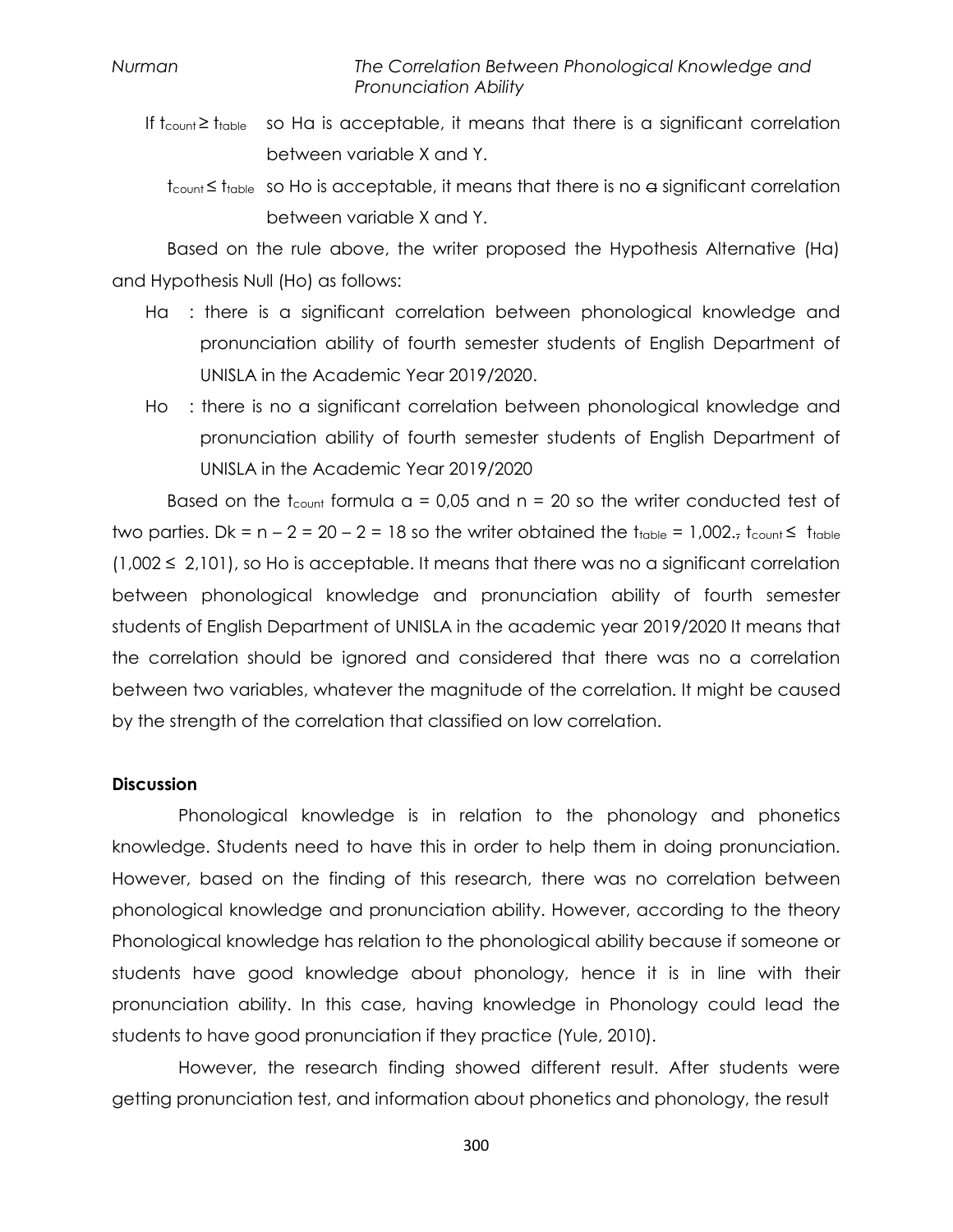was beyond expectation. It may be caused by the lecturer and the students. It means that there may be something wrong from the lecturer or student. In other words, it may cause several students were not in really practicing the pronunciation at classroom or at home. If the students were seldom to practice and repeat the lesson from the lecturer, it can cause poor pronunciation. In terms of the lecturer, it may be caused that the lecturer was not maximum in teaching pronunciation either segmental or suprasegmental features (underhill, 2005) and giving exposure to students about how to pronounce English in good way. Besides, the exposure about Phonological knowledge that covered phonetics and phonology were not optimum.

In brief, this research had been conducted by the researcher and found that there is no a significant correlation between phonological knowledge and pronunciation ability of fourth semester students of English Department of UNISLA in the Academic Year 2019/2020.

### **Conclusion and Suggestion**

There is a correlation between phonological knowledge and pronunciation ability of fourth semester students of English Department of Lamongan Islamic University in the academic year 2019/2020. Although there is a correlation between two variables, the correlation is classified on the low correlation level. It means that phonological knowledge of the students can affect the students" pronunciation ability although it very low. Besides, the writer conducted the significance test to answer the research problem of this research. Actually there was no a significant correlation between phonological knowledge and pronunciation ability of fourth semester students of English Department of Lamongan Islamic University in the academic year 2019/2020.

#### **References**

- Ary*,* D*.,* Jacobs, L. C., & Sorensen, C. *(*2010*). Introduction to research in education. USA:* Wadsworth.
- Creswell, J. W.(2014). *Research design: Qualitative, quantitative and mixed method approaches 4th edition.* New York: SAGE Publication Inc.
- Fraenkel, Jack. R., and Norman E. Wallen. (2012). How to design and evaluate. Research in Education 8th Edition. Boston: McGraw-Hill Higher Education.
- Gerhiser, A & Wrenn, D. (2007). *Second language pronunciation assessment handout pocket*. GA TESOL, March 3, 2007.